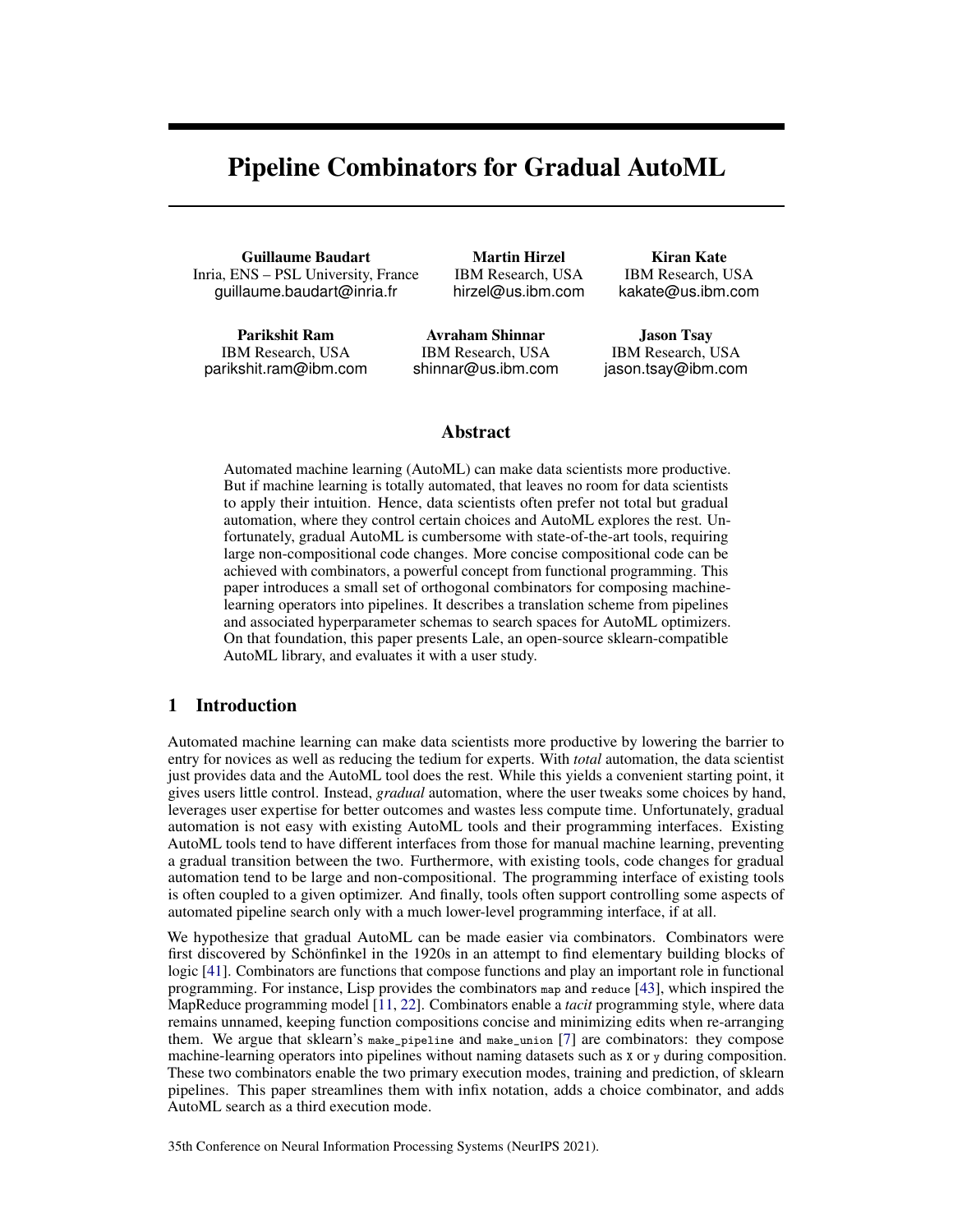Enabling search as a third execution mode requires a translation from combinators to AutoML search spaces. To solve this challenge, this paper describes a novel translation scheme, which takes a combinator-based pipeline and generates a search space suitable for a given AutoML optimizer. The translation first normalizes and combines the hyperparameter *schemas* of the operators in the pipeline, which specify the space of hyperparameter values. Next, depending on the optimizer at hand, it flattens and discretizes the search space. This translation is essential to bridge from the modular and tacit combinators syntax to an optimizer's syntax, and may re-arrange components and introduce (possibly mangled) names as needed. The translation scheme also supports round-tripping back to combinators, needed for evaluating and understanding results as well as for iterative refinement.

This paper introduces Lale, a Python AutoML library implementing the combinators and the translation scheme. Lale enjoys active use both in the open-source community [\(https://github.com/ibm/lale/\)](https://github.com/ibm/lale/) and in IBM's AutoAI product. It is sklearn-compatible, giving users access to many operators and familiar functionality. Lale is gradual, letting users specify only what they want while reusing and automating the rest. For instance, Lale comes with an extensive library of reusable hyperparameter schemas for many popular operators, so users rarely need to write their own schemas; but it also makes it easy to customize schemas when desired. There are Lale optimizer backends for Hyperopt [\[6\]](#page-10-2) (with 4 solvers tpe, atpe, rand, and anneal); sklearn's GridSearchCV and HalvingGridSearchCV [\[7\]](#page-10-1); ADMM [\[26\]](#page-11-1) (with 5 continuous and 5 combinatorial solvers); SMAC [\[15\]](#page-10-3); and Hyberband [\[25\]](#page-11-2).

The contributions of this paper are:

- Combinators for gradual automated machine learning.
- A translation scheme for mapping combinators to a broad variety of optimizers.
- The Lale library and a user study for validating combinators and gradual automation.

This paper addresses the problem of simplifying gradual AutoML. Our solution, Lale, is easy to use for data scientists with moderate sklearn experience, as demonstrated by the user study. Lale uses combinators for modularity, and uses schemas both for search spaces and for type-checking. It is more expressive than the high-level interfaces of prior AutoML tools. Lale gives users fine-grained control over AutoML without requiring them to be AutoML experts.

### <span id="page-1-0"></span>2 Pipeline Combinators

This paper proposes three combinators to compose machine-learning operators into pipelines. To support hyperparameter tuning, each operator has an associated hyperparameter schema. Thus, when combinators compose operators, then under the hood, that implies weaving together the associated hyperparameter schemas. This section describes the syntax both for combinators and for schemas, leaving it to Section [4](#page-4-0) to describe the translation that weaves them together for AutoML.

**Combinators.** The three combinators are  $\gg$ ,  $\&$ , and  $\parallel$ . The *pipe combinator*,  $p \gg q$ , connects the output of p to the input of q, similar to sklearn's make\_pipeline. The *and combinator*, p & q, composes p and q side-by-side without creating dataflow between them. It is similar to sklearn's make\_union, except that make\_union(p, q) implicitly concatenates the output features of p and q whereas p  $\&$  q does not. Instead, if users want to combine features after  $\&$ , they have to explicitly add an operator for that. Making this explicit makes code more understandable and also provides flexibility to pick different data-combining operators when desired, for instance, vertical stacking vs. relational joining [\[40\]](#page-12-2). The *or combinator*,  $p \mid q$ , introduces a choice between p and q. While it has no direct equivalent in sklearn, it can be encoded in sklearn's GridSearchCV, as well as in other optimizers such as Hyperopt.

Figure [1](#page-2-0) shows the syntax for combinator-based pipelines. The start symbol, *pipeline*, can be an individual operator or it can nest other pipelines by using one of the three combinators. An *individualOp* has a name and an optional configuration for zero or more hyperparameters. For example, in Figure [2,](#page-2-1) the operators Project and AdaBoostClassifier are explicitly configured with hyperparameters, whereas the operators PCA, NoOp, etc. are not. When the user does not manually configure hyperparameters, then AutoML automatically tunes them. A *hyperParam* configuration uses an *expression*, which can be a simple Python value or a nested pipeline. For example, in Figure [2,](#page-2-1) Project is configured with a simple Python dictionary, whereas AdaBoostClassifier is configured with a nested pipeline. An operator that takes another operator as an argument is *higher-order*, and besides AdaBoostClassifier,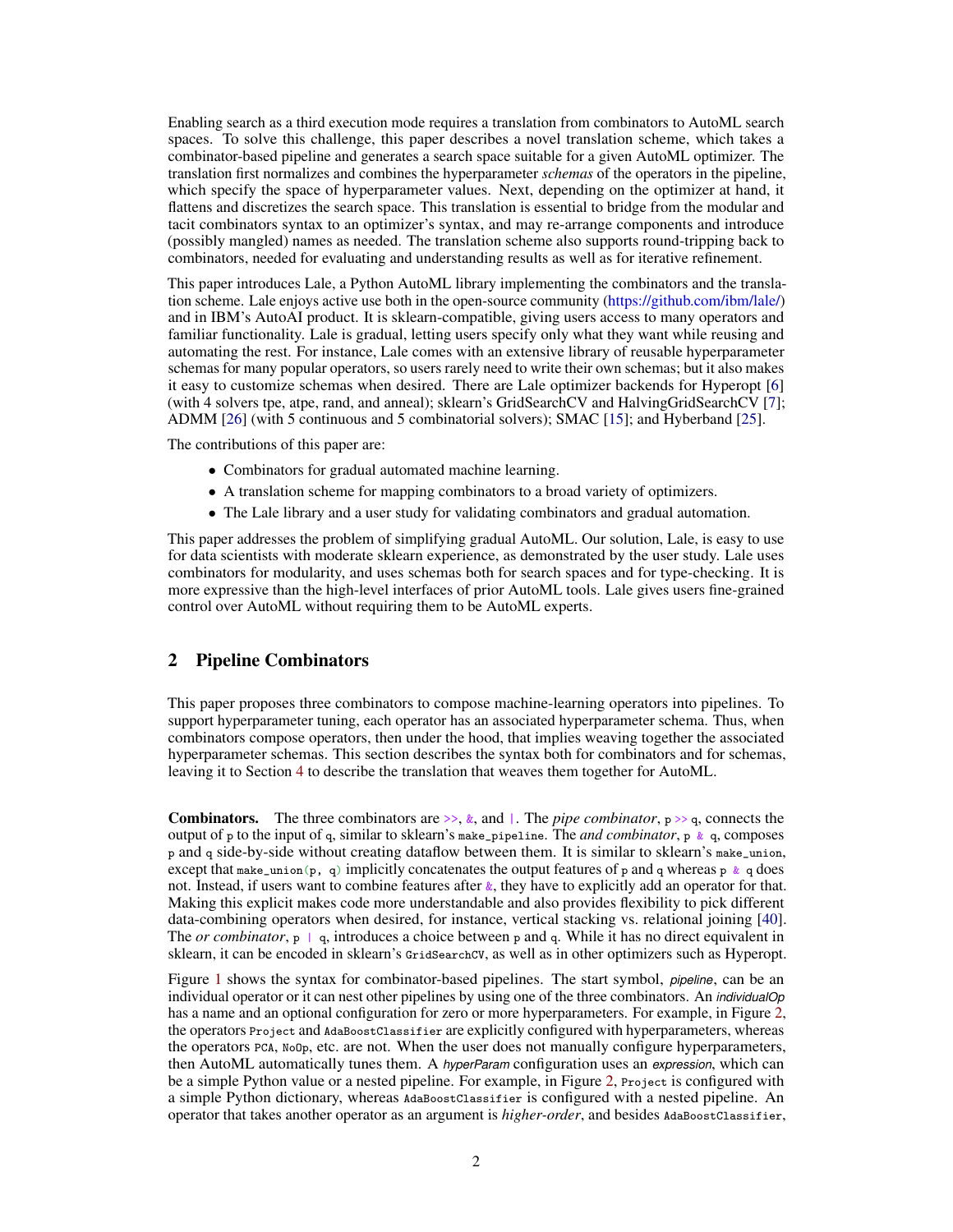|      | pipeline $\therefore$ individualOp   pipe   and   or |
|------|------------------------------------------------------|
|      | individualOp ::= $NAME   NAME (hyperParam)$          |
|      | hyperParam ::= NAME = expression                     |
|      | $expression$ ::= $VALUE$   pipeline                  |
| pipe | $ ::=$ pipeline >> pipeline                          |
| and  | $ ::=$ pipeline $\&$ pipeline                        |
| or   | $ ::=$ pipeline   pipeline                           |

<span id="page-2-0"></span>Figure 1: Pipeline syntax. Non-terminals are in lower-case *italics*, literal tokens  $((, ), =, \gg, \&, |)$ are in type-writer font, other terminals are in all-caps *ITALICS*, and the meta-syntax  $(::=, |, *)$ indicates rules, choice, and Kleene star.

```
pre_n = (Project(columns={"type": "number"})\gg (PCA | NoOp))
3 pre_s = (Project(columns={"type":"string"})
        >> (OrdinalEncoder | OneHotEncoder))
pplan = ((pre_n & pre_s)>> ConcatFeatures
         >> AdaBoostClassifier(
               base\_estimator=(J48 | LR))
```
<span id="page-2-1"></span>Figure 2: Pipeline example with two preprocessing sub-pipelines. Features from both are concatenated and piped to a boosted ensemble, whose base estimator is a choice of classifiers.

there are plenty of other examples, such as sklearn's RFE, OneVsRestClassifier, or ColumnTransformer, or fairness mitigation operators with preprocessing operators as an argument [\[19\]](#page-11-3).

What makes the combinator-based pipeline syntax powerful is that everything nests. A pipeline is itself an operator in the sense that it implements the methods fit and transform or predict. Unlike other AutoML tools, Lale can thus easily express search spaces around higher-order operators. The syntax is concise, as it focuses just on operators and is tacit about data. The Lale library implements this syntax as pure Python code. That has the advantage that users need not learn a new programming language, and can instead make full use of Python's existing features. For example, Figure [2](#page-2-1) uses a Python assignment ( $pre_n = ...$ ) to improve readability. Furthermore, existing Python tooling just works, such as auto-completing editors, syntax and type checkers, and interactive notebooks.

Execution modes. Pipelines have three execution modes: predict or transform; fit; and AutoML search. The first two modes come from sklearn. Their semantics are based on the dataflow graph of a pipeline, which is a directed acyclic graph whose vertices are operators and whose edges are given by the  $\gg$  combinator (note that  $\&$  and | do not induce dataflow edges, and pipelines with | only support the third execution mode). The first execution mode of a pipeline, predict or transform, simply invokes predict or transform on the vertices in topological order, guaranteeing that the results from all predecessors of an operator are available before that operator fires. The second execution mode, fit, also processes vertices in topological order, calling first fit and then transform or predict. The result of fit on a pipeline is a new pipeline that is the same as the original except that all operators are replaced by trained versions, i.e., their learned coefficients are bound. Higher-order operators have the flexibility to invoke the methods of nested operators as needed for the outer operator.

The third execution mode of a pipeline, AutoML search, is implemented by translating the planned pipeline to a search space for an AutoML optimizer. The search space encodes joint operator selection and hyperparameter tuning. Given a planned pipeline such as pplan from Figure [2,](#page-2-1) users access this execution mode by invoking the auto\_configure method:

```
1 best_found = pplan.auto_configure(
2 train_X, train_y, optimizer=Hyperopt, cv=3, max_opt_time=300, max_eval_time=30)
```
The result (in this case best\_found) is the trained pipeline that yielded the best score (here, cross-validated with cv=3) during the search. Section [4](#page-4-0) discusses the details of the translation.

Schemas. Besides combinators, which specify a space of pipelines to search, AutoML also needs hyperparameter schemas, which specify a space of hyperparameter values to search. Here, we adopt the *value-set* definition of a schema (or type) as a space (or set) of values [\[33\]](#page-12-3). While data scientists frequently write code with combinators to exercise control, they write schemas less often. As of today, Lale includes schemas for 216 operators, sufficient for many common machine learning tasks.

Figure [3](#page-3-0) shows the most important parts of the schema syntax (eliding some details, such as defaults, integers, and array schemas, that are not needed for examples in this paper). The start symbol, *schema*, can be an enumeration, a range, an object, or it can nest other schemas by using one of three logic connectives. An *enum* schema specifies a categorical hyperparameter with a choice between one or more values. Figure [4](#page-3-1) includes multiple examples of enums: [*mle*], [*true*, *false*], [0.25], [*linear*,*sag*, *lbfgs*], etc. A *range* schema specifies a continuous hyperparameter with a minimum and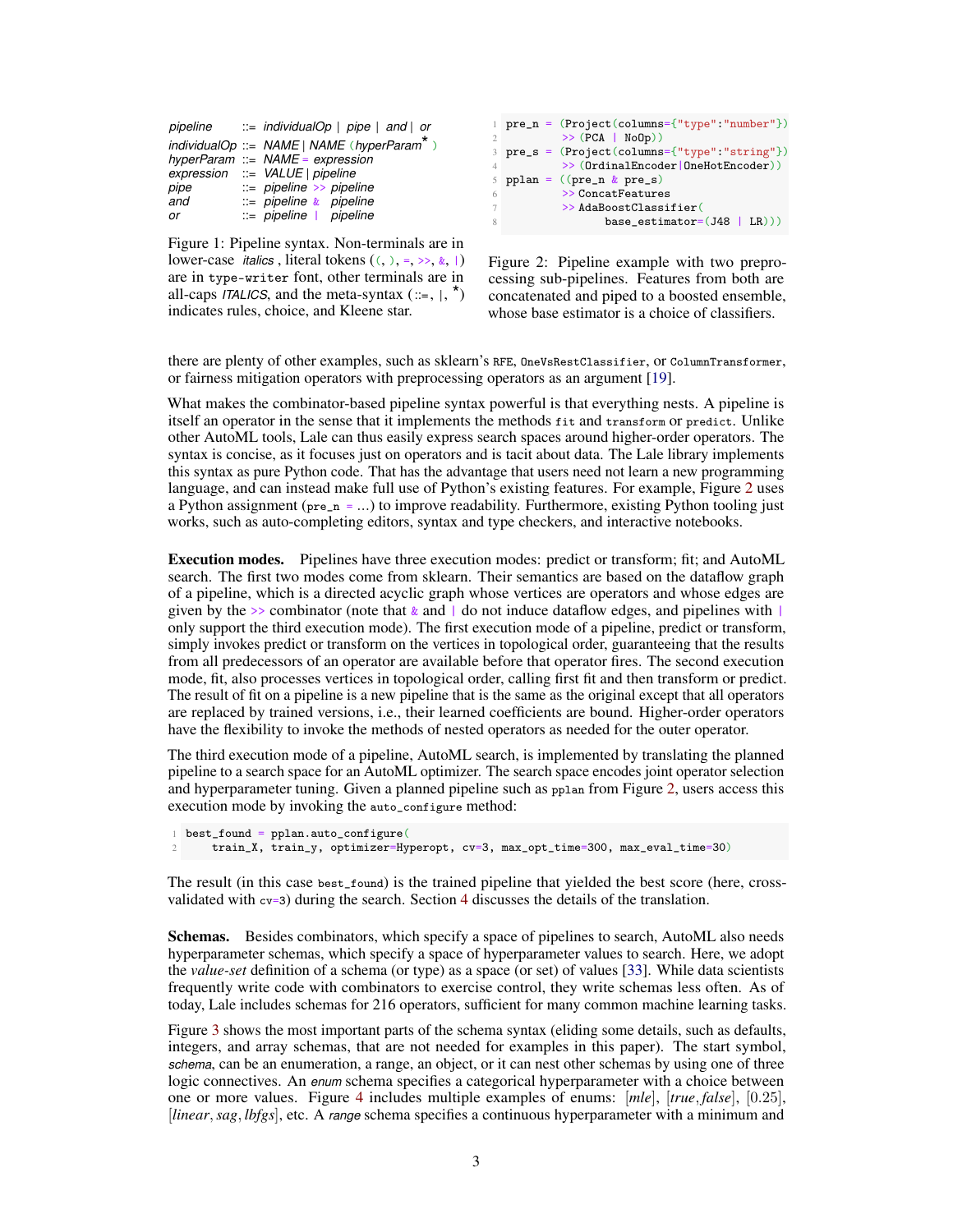| schema ::= enum   range   object   disj   conj   neg                                                        |
|-------------------------------------------------------------------------------------------------------------|
| enum ::= $[VALUE^{+}]$                                                                                      |
| range $\equiv$ ( NUM  NUM ) distr <sup>?</sup><br>$dist$ ::= "uniform"   "loguniform"                       |
| object ::= dict { $(NAME : schema)^*$ }<br>disi ::= schema $\vee$ schema<br>conj ::= schema $\wedge$ schema |
| $neg ::= \neg$ schema                                                                                       |

*PCA* : dict $\{N: (0..1) \vee [mle]\}$ *J48* : dict{R: [*true*, *false*],  $C$ : (0..0.5)}∧  $(\text{dict}\lbrace R: [true]\rbrace \Rightarrow \text{dict}\lbrace C: [0.25]\rbrace)$ *LR* : dict ${S:$  [*linear*, *sag*, *lbfgs*],  $P:$  [*l1*, *l2*]}∧  $(\text{dict}\{S: [sag, lbgs]\} \Rightarrow \text{dict}\{P: [l2]\})$ 

<span id="page-3-1"></span>Figure 4: Schema examples for 3 operators (simplified): sklearn's PCA and LogisticRegression and Weka's J48. We write  $s \Rightarrow t$  for  $(\neg s) \lor t$ .

<span id="page-3-0"></span>Figure 3: Schema syntax.

maximum (most AutoML optimizers do best with bounded ranges) and an optional distribution *distr* . Figure [4](#page-3-1) includes two examples of ranges: (0..1) and (0..0.5). An *object* schema specifies a dictionary of zero or more hyperparameter schemas. For example, Figure [4](#page-3-1) specifies one hyperparameter for the PCA operator from sklearn [\[7\]](#page-10-1) and two each for J48 from Weka [\[18\]](#page-11-4) and for LR from sklearn.

The schema syntax supports three logic connectives disjunction  $(\vee)$ , conjunction  $(\wedge)$ , and negation  $(\neg)$ . Disjunction describes a union type; for example, in Figure [4,](#page-3-1) the  $N$  hyperparameter of PCA can specify the number of components with either a range (0..1) or an enum [*mle*]. Conjunction describes an intersection type and negation can be used to describe an implication. These connectives help express *constraints* for ruling out combinations of hyperparameters that are individually valid but collectively invalid. For example, with Weka's J48 operator, if R is *true* (use reduced error pruning), then C must be 0.25 (cannot set the pruning confidence to other values). Figure [4](#page-3-1) specifies this via  $\Rightarrow$ , which is syntactic sugar for the basic logic connectives. Hyperparameter constraints are useful for pruning invalid areas from the search space, so AutoML search can focus on valid areas instead.

To make schemas easier to use, we decided not to invent our own new schema language, but instead to adopt a mature existing language with a broad user base and tooling ecosystem. One choice we considered was Python 3 types [\[45,](#page-12-4) [37\]](#page-12-5). Unfortunately, Python 3 types are not expressive enough for specifying constraints. But fortunately, there is another language that also works well with Python and is used extensively by a large community well beyond that of AutoML: JSON Schema [\[35\]](#page-12-6). Most constructs from Figure [3](#page-3-0) have exact equivalents in JSON Schema. For instance, a range  $(a,b)$  can be written as  $\{\text{``type''}: \text{``number''}, \text{``minimum''}:a, \text{``maximum''}:b\}$ . Lale adds a few extensions to JSON Schema. For instance, it supports an optional "distribution" keyword in a "number" schema; and it supports an "operator" type for hyperparameters that accept a nested machine-learning operator.

## <span id="page-3-2"></span>3 Gradual Automation

The previous section described pipeline combinators and hyperparameter schemas. This section builds on that foundation to describe a programming model for gradual AutoML. Here, *gradual* means that users get to use total automation if they so desire, but can also exercise fine-grained manual control over any aspects of the pipeline. The programming model design was guided by three principles. First, *progressive disclosure* lets users start by learning just a subset of the constructs, only requiring them to learn more constructs as needed to accomplish more tasks. Second, *orthogonality* minimizes the number of independent constructs to make the programming model easy to learn, while maximizing the ways these constructs can be plugged together to make the programming model expressive [\[27\]](#page-11-5). Third, the *principle of least surprise* makes each construct look and behave the way most users would expect. That is why we started from well-established programming models sklearn [\[7\]](#page-10-1) and JSON Schema [\[35\]](#page-12-6) and try to be faithful to their expectations.

Figure [5](#page-4-1) show the learning curve of gradual AutoML from zero to mastery. The rest of this section describes each set of constructs, starting at the bottom and working upwards one layer at a time.

Use total automation. Lale provides an AutoPipeline operator. From the outside, it looks and feels just like any sklearn operator with fit and predict methods. Internally, fit runs AutoML on a predefined planned pipeline, which users need not dwell on. Hence, total automation with Lale is trivial to learn for users who already know sklearn (least surprise).

Inspect returned pipeline. One level up from total automation is to look at its result: even users who have little interest in controlling the pipeline may want to see it for transparency. Lale provides a visualize method and a round-trippable pretty\_print method that returns a pipeline's Python code.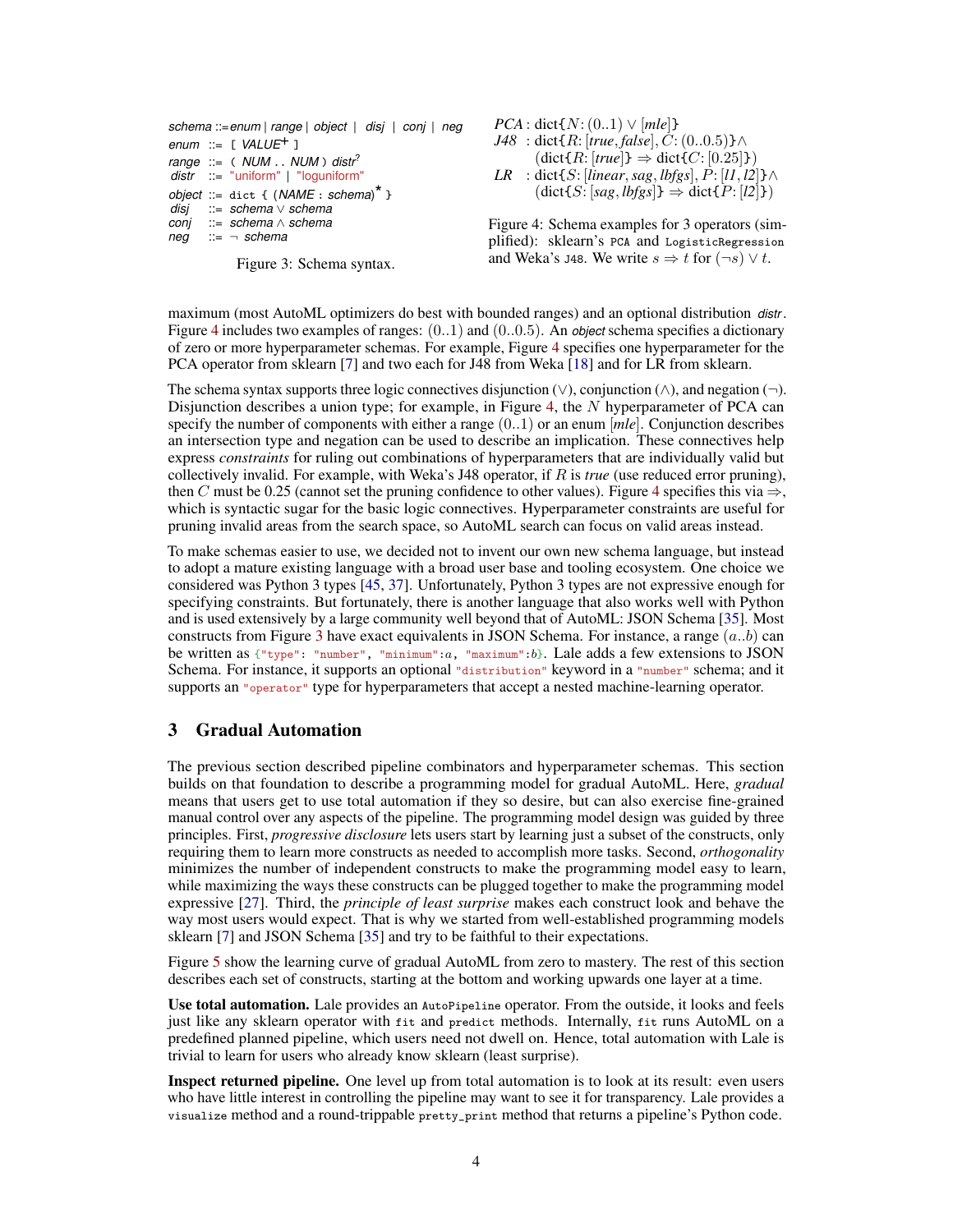

<span id="page-4-1"></span>Figure 5: Gradual automation with progressive disclosure.

Plan pipeline from scratch. Learning about the combinators and the auto\_configure method from Section [2](#page-1-0) brings users to the next level. To further assist in using Lale's collection of 216 operators, Lale generates documentation from schemas and uses schemas for error checking [\[17,](#page-11-6) [38\]](#page-12-7).

Refine returned pipeline. Data science, even with automation, is often iterative. After an AutoML search (whether with full automation or with a hand-planned pipeline), users may want to tweak the pipeline for another search. Lale supports this with functions for breaking down a pipeline into smaller pieces, which can then be composed back into a new pipeline using combinators (orthogonality).

Control search space details. To exercise even more control in a localized and composable way, users can disable AutoML search for a sub-pipeline with freeze\_trainable, or they can disable refitting with freeze\_trained. Furthermore, users may want to locally tweak the schema for some hyperparameters of an operator, such as adjusting a range. Given an operator  $\alpha$ , calling  $\alpha$ . customize\_schema(..) returns a new operator that is the same as A except for the given schema tweaks. Again, these constructs are orthogonal to combinators: frozen or customized operators can be used like any others.

Add new operators. Given an operator without a schema, Lale infers a simple schema that just sets all hyperparameters to their defaults. Users can then call customize\_schema to make them selectively tunable. Or they can write a comprehensive schema and attach it to the operator using make\_operator.

Write pipeline grammars. Some AutoML tools [\[31,](#page-11-7) [10,](#page-10-4) [12\]](#page-10-5) explore not a rigid template for pipeline topologies but a possibly unbounded space of topologies, including some that define a context-free grammar using Lale's combinators [\[20,](#page-11-8) [28\]](#page-11-9). Lale lets users define such search spaces by declaring *recursive operators*, which are self-referential definitions (e.g.,  $g \cdot p = g \cdot p \gg q$ ). Recursive operators are orthogonal to the other constructs such as combinators, with which they can nest. The methods sample and unfold turn these into normal Lale pipelines suitable for auto\_configure.

Add new optimizers. Only few users get so close to mastery that they desire to add their own optimizers. While the details will vary on a case-by-case basis, the next section describes a principled translation scheme that helped Lale target several existing optimizers.

# <span id="page-4-0"></span>4 Translation Scheme

This paper adds a third execution mode to sklearn-style pipelines: the first two modes are prediction and training, and the third mode is AutoML search. Lale's API for this mode is auto\_configure, which first translates the pipeline to a search space for a given optimizer and then runs that optimizer.

Figure [6](#page-5-0) details that interaction to illustrate how the translation scheme (encode and decode) interacts with an optimizer and how it uses the first two execution modes (predict and fit). The starting point is a *planned* pipeline, which has operators whose hyperparameters need to be tuned or operator choices (| combinator) whose operators need to be selected. Step "encode search space" translates the planned pipeline to an optimizer-specific search space. Once called, the optimizer loops over trials, which are search points it selects based on its solver, e.g., TPE [\[5\]](#page-10-6). Step "decode search point" turns an optimizer-specific *search point* (i.e., a specific value combination in the search space) into the configuration needed for instantiating a trainable pipeline. In a *trainable* pipeline, all hyperparameters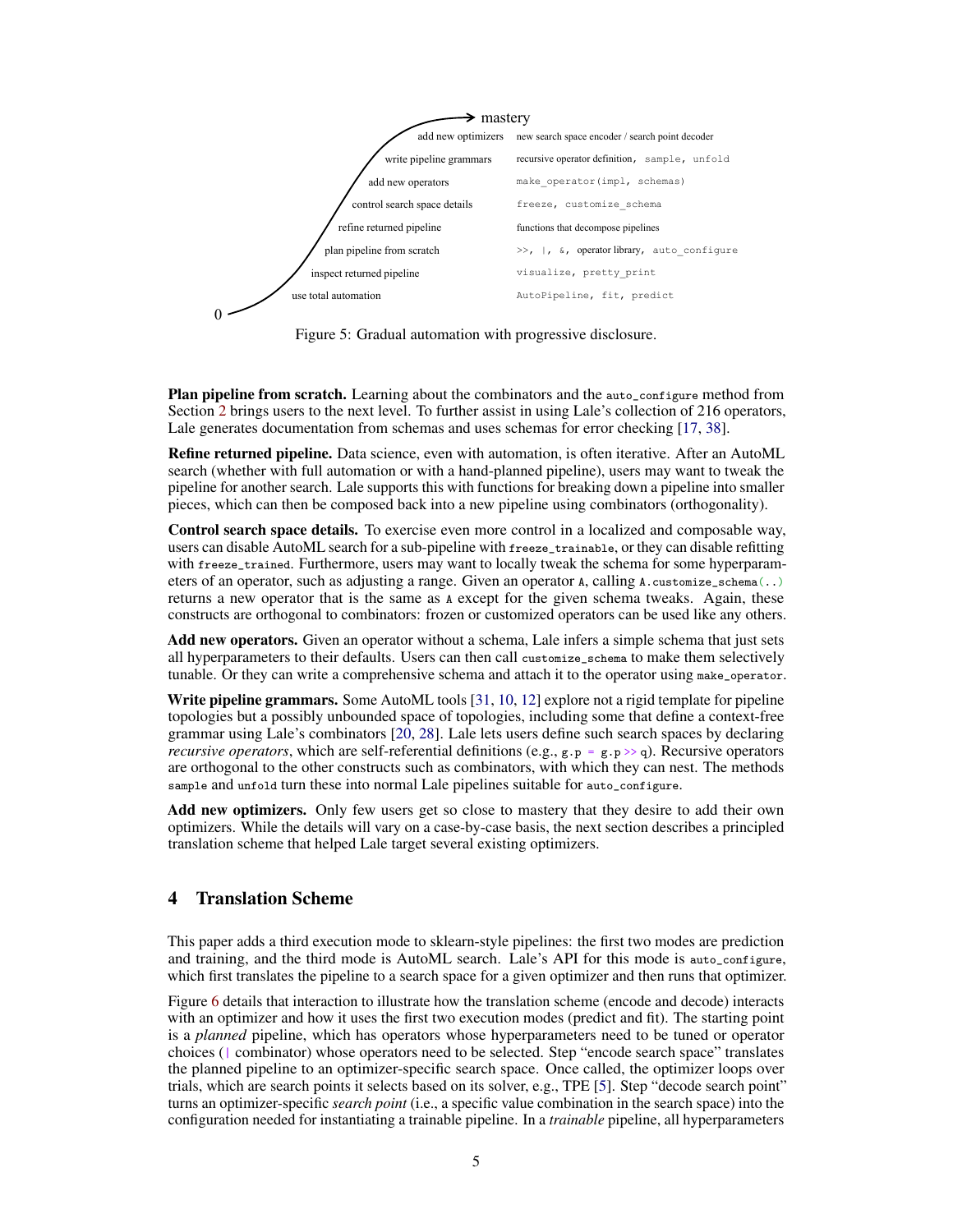and operator choices are bound to specific values. Fitting the trainable pipeline to training data (folds) yields a *trained* pipeline, where the learnable coefficients of all operators are also bound. The next step is to call predict on the trained pipeline and to score the result to compute a loss for the optimizer. After wrapping up its loop, the optimizer returns the best trial, and auto\_configure returns the corresponding trained pipeline.

The translation scheme is one of the contributions of this paper. Its job is to enable the modular combinator-based syntax for users, by weaving together the operators and their hyperparameter schemas and rewriting them to a



<span id="page-5-0"></span>Figure 6: Interaction with an optimizer.

form suitable for a given optimizer. Users can thus make local changes using orthogonal constructs without worrying about their impact on the rest of the pipeline. To target a variety of optimizers, we structured the translation scheme as a series of rewriting *passes* between different *forms*. Each form has its own syntax restricting how a search space can be expressed. Figure [3](#page-3-0) shows the starting form. Each pass is designed to be semantics-preserving, in the sense that the search space encodes the same set of pipeline instances before and after the pass. The running example for this section is the pipeline  $PCA \rightarrow (J48 | LR);$  $PCA \rightarrow (J48 | LR);$  $PCA \rightarrow (J48 | LR);$  Figure 4 shows its schemas in starting form.

**Normalize.** Figure [7](#page-5-1) shows the normal form, which is a disjunction of objects. This form is crafted to simplify later rewriting passes by letting them start from a less feature-laden form. While nesting is still possible in normal form, it is restricted to objects. Also, once in normal form, schemas contain no conjunctions or negations, which would inhibit local reasoning. Normalization works in a bottom-up pass. At each level, it performs disjunction hoisting using rewrites such as De-Morgan's law. Negation and conjunction are pushed into primitive schemas. This can temporarily give rise to uninhabited or trivial nested schemas, which the pass simplifies away with another set of rewrites. Our translation scheme normalizes the schema of each operator in a pipeline separately.

| schema::=object ( $\vee$ object) <sup>*</sup>                                   | $PCA: \text{dict}\lbrace N:(01)\rbrace \lor \text{dict}\lbrace N:[mle]\rbrace$                |
|---------------------------------------------------------------------------------|-----------------------------------------------------------------------------------------------|
| object ::= dict { $(NAME : prop)^*$ }<br>$prop$ ::= enum   range   object       | $J48$ : dict{R: [false], C: (00.5)} $\vee$                                                    |
| enum ::= $[VALUE+]$                                                             | dict $\{R: [true, false], C: [0.25]\}$<br><i>LR</i> : dict{S: [linear], $P$ : [11,12]} $\vee$ |
| range ::= $( NUM NUM)$ distr <sup>?</sup><br>$dist$ := "uniform"   "loguniform" | dict $\{S: [linear, sag, lbfgs], P: [l2]\}$                                                   |

<span id="page-5-1"></span>Figure 7: Normalized schemas: syntax (left) and example (right).

Combine. Figure [8](#page-6-0) shows the combined form, which represents the entire pipeline together instead of each operator separately. Combining encodes combinators as follows. The  $\gg$  and  $\⊂>$ combinators turn into an object schema (dict), where each operator becomes a step  $s_i$ . The  $\perp$  combinator turns into a disjunction schema ( $\vee$ ), with an additional discriminant D to track what was chosen. Higher-order operators yield nested object schemas (dict). The encoding preserves sufficient information to enable later decoding. After this pass, the encoding is conceptually similar to that of Hyperopt [\[6\]](#page-10-2), so our implementation provides a simple backend translating it into a Hyperopt search space.

Flatten. Most other optimizers require a less hierarchical search space than the combined form. Figure [9](#page-6-1) shows the flattened form, which is a disjunction of objects without further nesting. The flatten pass hoists properties from nested objects, renaming them as needed for uniqueness (in a way that enables later decoding). The flattened form is close to what SMAC [\[15\]](#page-10-3) needs, except that objects of different disjuncts have different properties. In SMAC, all disjuncts have the same properties, with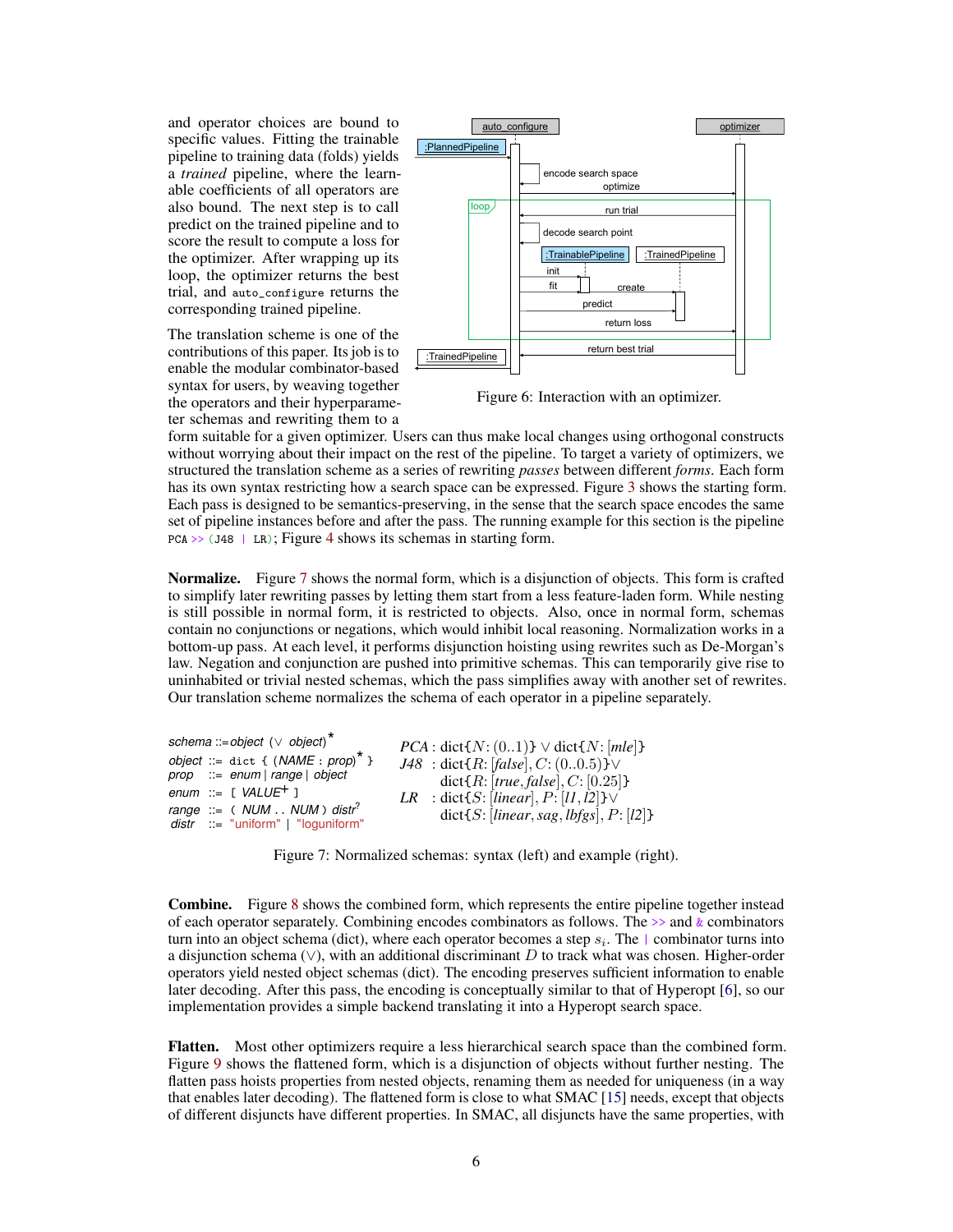| prop<br>disi | space $ ::=$ object<br>object ::= dict { $(NAME : prop)^*$<br>$ ::= enum   range   disj$<br>$ ::=$ object ( $\vee$ object) | $dict \leftarrow$ | $\zeta(s_0:dist\{N:(01)\}\vee dist\{N:[mle]\})$<br>$\left(\begin{array}{c}\text{dict}\{D: [J48], R: [false], C: (00.5)\} \vee\\ \text{dict}\{D: [J48], R: [true, false], C: [0.25]\}\end{array}\right)$<br>$\left(\begin{matrix} \text{dict}\{D; [LR], S; [linear], P; [l1, l2]\} \vee \ \text{dict}\{D; [LR], S; [linear, sag, lbgs], P; [l2]\} \end{matrix}\right)$ |  |
|--------------|----------------------------------------------------------------------------------------------------------------------------|-------------------|-----------------------------------------------------------------------------------------------------------------------------------------------------------------------------------------------------------------------------------------------------------------------------------------------------------------------------------------------------------------------|--|
|              |                                                                                                                            |                   |                                                                                                                                                                                                                                                                                                                                                                       |  |

<span id="page-6-0"></span>Figure 8: Combined search space: syntax (left) and example (right).

| space ::= object ( $\vee$ object) <sup>*</sup><br>object ::= dict { $(NAME : prop)^{^n}$ }<br>$prop$ ::= $enum   range$ | dict $\{N: (01), D: [J48], R: [false],$<br>$\vee$ dict $\{N: (01), D: [J48], R: [true, false],$<br>$\vee$ dict $\{N: [mle], D: [J48], R: [false],$<br>$\vee$ dict $\{N: [mle], D: [J48], R: [true, false],$<br>$\vee$ dict $\{N: (01), D: [LR], S: [linear],$<br>$\vee$ dict $\{N:(01), D:[LR], S:[linear, sag, lbfgs], P:[l2]\}\$<br>$\vee$ dict $\{N: [mle], D: [LR], S: [linear],$<br>$\vee$ dict $\{N: [mle], D: [LR], S: [linear, sag, lbfgs], P: [l2] \}$ | C: (00.5)<br>$C: [0.25]$ }<br>C: (00.5)<br>$C: [0.25]$ }<br>$P: [l1, l2]$ }<br>$P: [l1, l2]$ } | $\rightarrow$ |
|-------------------------------------------------------------------------------------------------------------------------|-----------------------------------------------------------------------------------------------------------------------------------------------------------------------------------------------------------------------------------------------------------------------------------------------------------------------------------------------------------------------------------------------------------------------------------------------------------------|------------------------------------------------------------------------------------------------|---------------|
|-------------------------------------------------------------------------------------------------------------------------|-----------------------------------------------------------------------------------------------------------------------------------------------------------------------------------------------------------------------------------------------------------------------------------------------------------------------------------------------------------------------------------------------------------------------------------------------------------------|------------------------------------------------------------------------------------------------|---------------|

<span id="page-6-1"></span>Figure 9: Flattened search space: syntax (left) and example (right).

conditionals on the side indicating which variables are relevant. The SMAC backend thus generates these conditionals, and renders the space in SMAC's parameter configuration space format [\[42\]](#page-12-8).

The ADMM backend uses a partially flattened form. ADMM [\[26\]](#page-11-1) supports a pipeline of operator choices. The backend thus leaves the top-level spine of a pipeline intact as a pipeline of choices. If one of the choices contains a complex operator (e.g. a nested pipeline), it is flattened as for SMAC.

Discretize. The optimizers GridSearchCV and HalvingGridSearchCV from sklearn [\[7\]](#page-10-1) require continuous ranges to be made categorical. Discretization for a hyperparameter first includes the default and then samples a user-configurable number of additional values from the range based on the prior distribution. Figure [10](#page-6-2) shows the discretized form when generating two values per range.

| space ::= object ( $\vee$ object) <sup>*</sup><br>$\vee$ dict $\{N: [mle], D: [J48], R: [false], C: [0.25, 0.01]\}$<br>object ::= dict{ $(NAME : enum)^*$ }<br>$\vee$ dict $\{N: [mle], D: [LR], S: [linear, sag, lbfgs], P: [l2]\}$ |  | dict $\{N: [0.50, 0.01], D: [J48], R: [false], C: [0.25, 0.01]\}$<br>$\vee$ dict $\{N: [0.50, 0.01], D: [J48], R: [true, false], C: [0.25]\}$ |
|--------------------------------------------------------------------------------------------------------------------------------------------------------------------------------------------------------------------------------------|--|-----------------------------------------------------------------------------------------------------------------------------------------------|
|--------------------------------------------------------------------------------------------------------------------------------------------------------------------------------------------------------------------------------------|--|-----------------------------------------------------------------------------------------------------------------------------------------------|

<span id="page-6-2"></span>Figure 10: Discretized search space: syntax (left) and example (right).

# <span id="page-6-4"></span>5 Results

This section presents experiments evaluating Lale's usability and expressiveness. While the experiments focus on tabular data and do not use deep learning, Lale also works with other data modalities such as text [\[8\]](#page-10-7), code [\[29\]](#page-11-10), and time-series [\[39\]](#page-12-9), including with pipelines that contain deep-learning operators.

#### RQ1: How usable is gradual AutoML with combinators?

To explore this research question, we compare Lale to the popular sklearn machine learning framework in a user study with 18 participants. The study design is between-subjects [\[9\]](#page-10-8), where participants are randomly assigned to a Lale or sklearn version of the study. We asked participants to perform four tasks involving sample machine learn-



<span id="page-6-3"></span>Figure 11: Sample pipeline used in user studies.

ing pipelines: (T1) inspecting and understanding an existing pipeline, (T2) refining the given pipeline by replacing operators and hyperparameters, (T3) debugging a failing pipeline, and (T4) searching across a space of potential pipelines. The tasks are based on the principle of *progressive disclosure* in that we provide a sample pipeline (Figure [11\)](#page-6-3) using common manual constructs in either sklearn or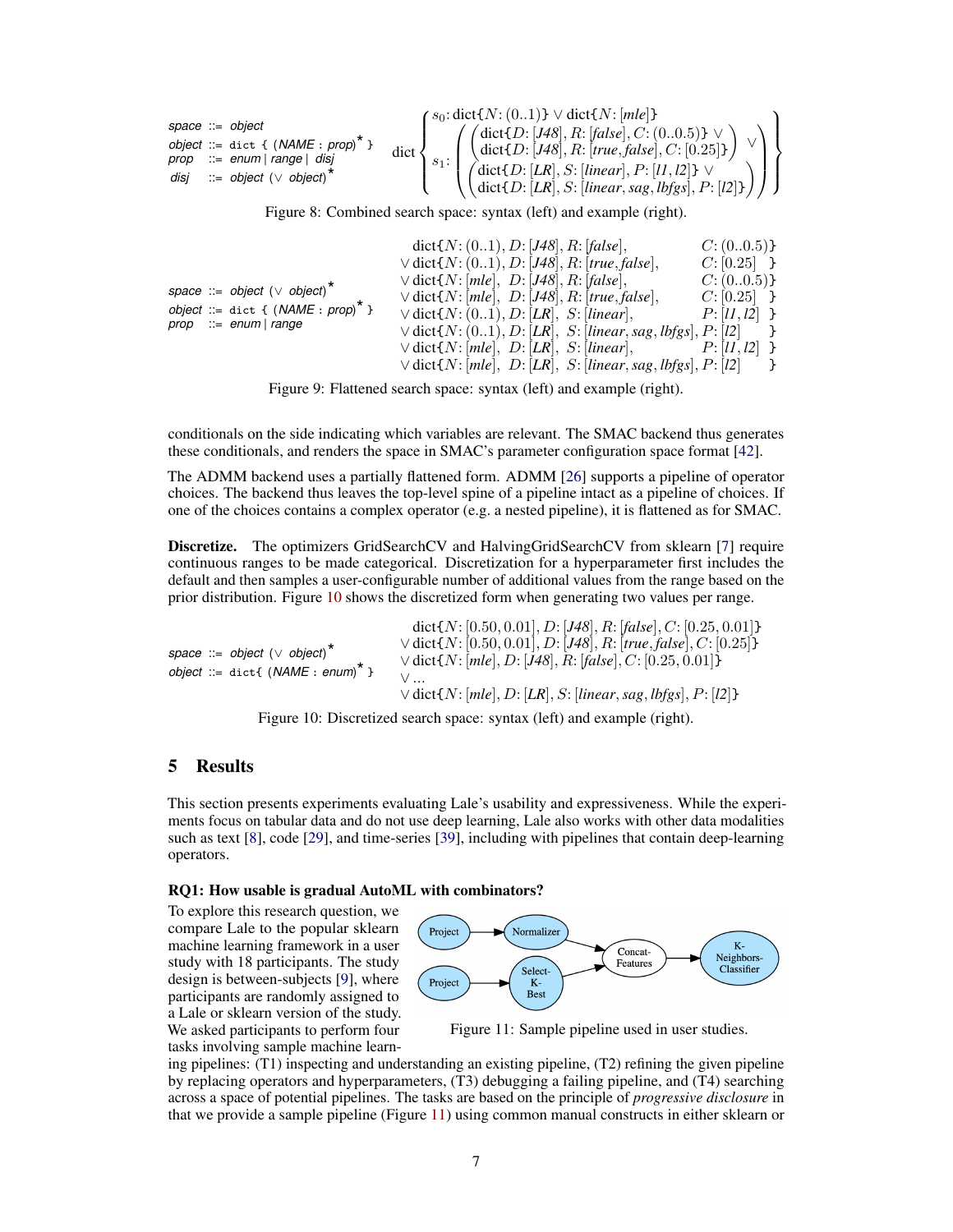Lale format and ask participants to perform tasks that use a progressively expanding set of constructs. All participants self-reported having at least some sklearn experience, worked at IBM, and were not further compensated for their voluntary participation. The supplemental material describes the detailed study design and methodology, including the sklearn and Lale notebooks used.

One surprising result of the user study is that four (44%) of the sklearn participants were not able to correctly identify the branching structure of the preprocessing subpipelines of the sample pipeline during T1 (seen in Figure [11\)](#page-6-3), compared to a single Lale participant  $(11\%)$ . Two of the Lale participants also used inspection features in Lale such as the visualize and pretty\_print methods. In T4, two (22%) of the sklearn participants were either unable to correctly (or at all) implement some method of searching across a space of potential pipelines whereas all of the Lale participants were able to complete the task. When implementing  $\overline{T4}$ , most of the Lale participants (6 or 67%) used the *or* combinator (|) and the AutoML execution mode to perform automated search as opposed to more manual methods. This is compared to two (22%) sklearn participants using automated search via GridSearchCV. The relatively high success rate of Lale participants both in understanding existing pipelines that use the *and* combinator  $(k)$  and in composing new planned pipelines that use the *or* combinator  $(|)$  suggests that new Lale users are able to pick up and use these independent constructs. This supports the principle of *orthogonality* in the Lale programming model. Automated search also tends to be more concise than manual implementations for the search task, perhaps contributing to Lale participants on average implementing the task in 25 fewer lines of code (LoC) (59% less) compared to sklearn participants. Lale participants also on average performed all of the tasks faster than sklearn participants, over 2.5 minutes faster total (13% faster). (In reality, the time difference would likely be even higher, since we stopped participants who take a manual approach early, see supplement for details.) For T2 and T3, participants performed equally well in both versions of the study. We note that some Lale participants were able to refine pipelines without referring to documentation, relying on their sklearn knowledge to replace operators and define their hyperparameters. This supports the *principle of least surprise* in that Lale operators work in ways that experienced sklearn users expect. Table [1](#page-7-0) summarizes the results from the user study.

<span id="page-7-0"></span>Table 1: Summary of user study results.

| <b>VERSION</b>           | COUNT | T1 CORRECT        |     | T4 CORRECT   T4 LOC MEDIAN (ALL)                                                                                   | TOTAL TIME MEAN (STDDEV)                  |
|--------------------------|-------|-------------------|-----|--------------------------------------------------------------------------------------------------------------------|-------------------------------------------|
| Lale<br>sklearn<br>Total |       | 89%<br>56%<br>72% | 89% | $100\%$   10 (7, 8, 9, 9, 10, 10, 10, 14, 75)<br><b>78%</b>   <b>23</b> (12, 15, 16, 22, 24, 43, 100, 100)<br>- 14 | 17:36(5:03)<br>19:26(6:34)<br>18:54(5:45) |

*Answer to RQ1:* In our user study, gradual AutoML with combinators was usable enough to increase task correctness by more than 20% while reducing lines of code by more than half.

RQ2: Does the translation scheme work for diverse planned pipelines? To explore this research question, we used Lale's auto\_configure on several planned pipelines with Hyperopt and its TPE solver. We used auto-sklearn [\[15\]](#page-10-3) as a state-of-the-art baseline; it uses SMAC for joint algorithm selection and hyperparameter tuning similar to our work, but also uses meta-learning, which we do not yet do. We used a 2.0GHz virtual machine with 32 cores and 128GB memory and gave each search a 1 hour time budget with a timeout of 6 minutes per trial, which corresponds to the default setting of auto-sklearn. We chose 14 datasets from OpenML [\[46\]](#page-12-10) (CC-BY license) that allow for meaningful optimization (as opposed to just the initial few trials) within that 1-hour budget. Our datasets are drawn from the AutoML Benchmark [\[16\]](#page-11-11) and four of them were also used in the auto-sklearn paper [\[15\]](#page-10-3). (The goal of our evaluation is orthogonal to the sizes of the datasets.) We used a 66:33% train:test split with 5-fold cross validation on the train set during optimization.

Table [2](#page-8-0) summarizes the results. Column AUTOSKL shows the auto-sklearn baseline; LALE-AUTO uses Lale's AutoPipeline operator from Section [3;](#page-3-2) LALE-AD3M and LALE-TPOT use Lale grammars inspired by AlphaD3M [\[12\]](#page-10-5) and TPOT [\[31\]](#page-11-7) unfolded with a maximal depth of 3; LALE-ADB uses a pipeline with a choice of preprocessors and the AdaBoostClassifier higher-order operator; and ASKL-ADB is auto-sklearn [\[15\]](#page-10-3) with the set of classifiers limited to AdaBoost with only preprocessing. (See supplement for details.) All searches succeed and most yield performance in the same ballpark as auto-sklearn (aside from shuttle, which triggers an auto-sklearn issue that other users have also encountered). Considering all 14 datasets, LALE-AUTO performs on average 0.7% better than AUTOSKL. Excluding shuttle, Lale performs on average 0.3% worse than AUTOSKL. These 0.3% are smaller than the standard deviation on most datasets, and based on a t-test, they are not statistically significant.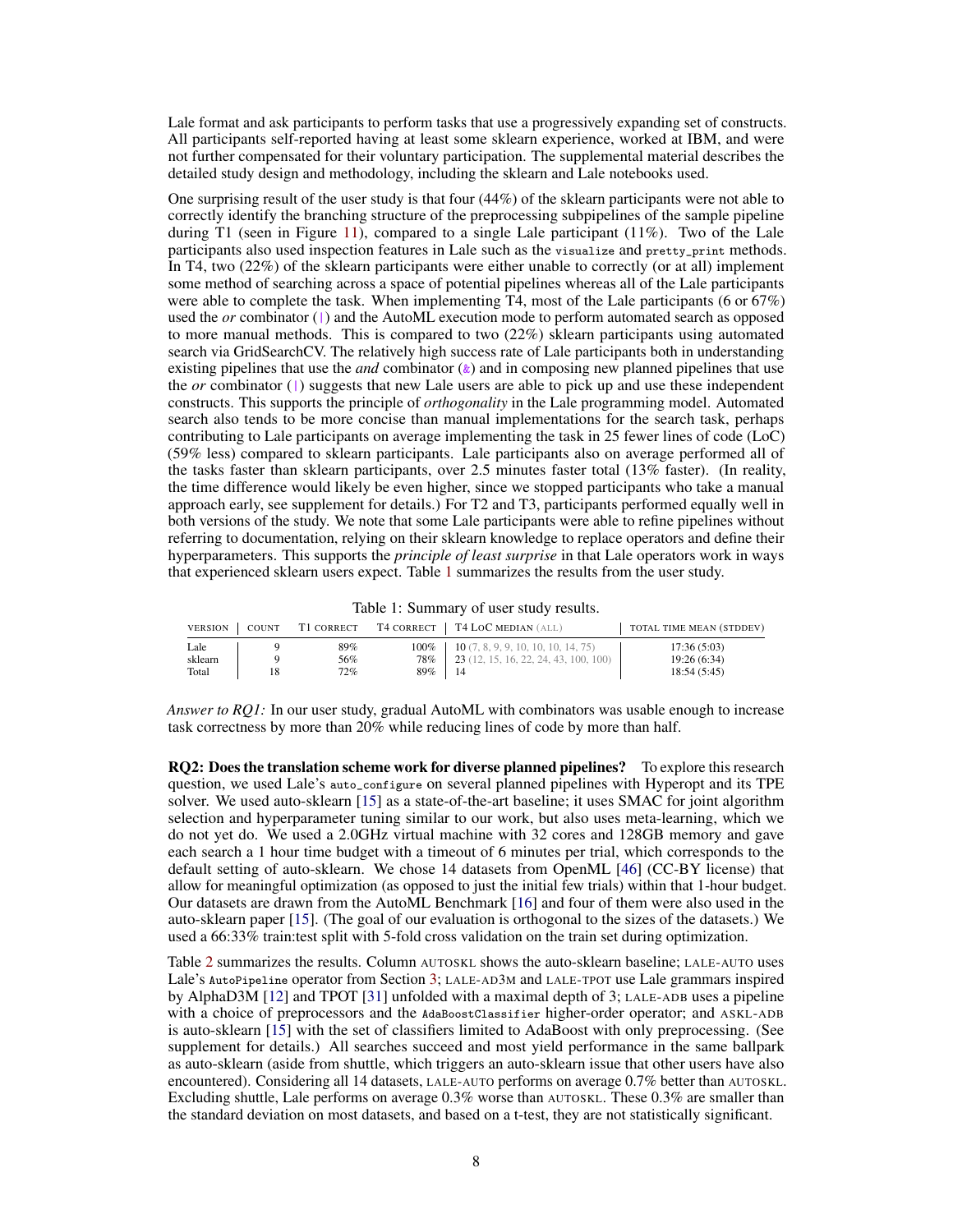|                |            |            |            | Absolute accuracy mean (and stddev) over 5 runs |            |            |        |             | $100 * (LALE/AUTOSKL - 1)$ |        |
|----------------|------------|------------|------------|-------------------------------------------------|------------|------------|--------|-------------|----------------------------|--------|
| <b>DATASET</b> | AUTOSKL    | LALE-AUTO  | LALE-TPOT  | LALE-AD3M                                       | LALE-ADB   | ASKL-ADB   | AUTO   | <b>TPOT</b> | AD3M                       | ADB    |
| australian     | 85.1(0.4)  | 86.2(0.0)  | 85.9(0.6)  | 86.8(0.0)                                       | 86.0(1.6)  | 84.7(3.1)  | 1.3    | 0.9         | 2.0                        | 1.1    |
| blood          | 77.9(1.4)  | 75.3 (0.0) | 77.5(2.5)  | 74.7(0.7)                                       | 77.1(0.7)  | 74.7 (0.8) | $-3.3$ | $-0.5$      | $-4.0$                     | $-1.0$ |
| breast-cancer  | 73.0(0.6)  | 73.0 (0.0) | 71.4(1.1)  | 69.5(3.3)                                       | 70.9(2.0)  | 72.4(0.5)  | 0.0    | $-2.3$      | $-4.9$                     | $-2.9$ |
| car            | 99.4(0.1)  | 97.7(0.0)  | 99.1(0.1)  | 92.7(0.6)                                       | 98.3(0.3)  | 98.2(0.2)  | $-1.6$ | $-0.2$      | $-6.7$                     | $-1.1$ |
| credit-g       | 76.6(1.2)  | 75.7(0.0)  | 74.1(0.5)  | 74.8(0.4)                                       | 76.1(1.3)  | 76.2(1.0)  | $-1.1$ | $-3.2$      | $-2.4$                     | $-0.7$ |
| diabetes       | 77.0(1.3)  | 76.3(0.0)  | 76.4(1.1)  | 77.9(0.2)                                       | 76.0(0.5)  | 75.0(1.0)  | $-0.9$ | $-0.8$      | 1.1                        | $-1.3$ |
| jungle-chess   | 88.1(0.2)  | 92.4(0.0)  | 88.9(2.0)  | 74.1(2.0)                                       | 89.4 (2.3) | 86.9(0.2)  | 4.9    | 0.9         | $-15.8$                    | 1.5    |
| kc1            | 83.8(0.3)  | 83.4 (0.0) | 83.5(0.5)  | 83.6(0.2)                                       | 83.3 (0.4) | 84.0(0.3)  | $-0.5$ | $-0.4$      | $-0.2$                     | $-0.6$ |
| kr-vs-kp       | 99.7(0.0)  | 99.5(0.0)  | 99.4(0.0)  | 96.8(0.1)                                       | 99.5(0.1)  | 99.5(0.2)  | $-0.2$ | $-0.3$      | $-2.9$                     | $-0.2$ |
| mfeat-factors  | 98.7(0.1)  | 97.1(0.0)  | 97.9(0.5)  | 97.5(0.1)                                       | 97.5(0.4)  | 97.9(0.1)  | $-1.6$ | $-1.5$      | $-1.2$                     | $-1.2$ |
| phoneme        | 90.3(0.4)  | 89.5(0.0)  | 89.6 (0.4) | 76.6(0.0)                                       | 90.1(0.4)  | 91.4(0.2)  | $-0.8$ | $-0.8$      | $-15.2$                    | $-0.2$ |
| shuttle        | 87.3(11.6) | 100.0(0.0) | 99.9(0.0)  | 99.9(0.0)                                       | 100.0(0.0) | 100.0(0.0) | 14.5   | 14.5        | 14.4                       | 14.6   |
| spectf         | 87.9(0.9)  | 87.7 (0.0) | 88.4 (2.2) | 83.6 (6.9)                                      | 88.4 (2.6) | 89.7 (2.9) | $-0.2$ | 0.6         | $-4.9$                     | 0.6    |
| sylvine        | 95,4(0,2)  | 95.0(0.0)  | 94.4(0.7)  | 91.3(0.1)                                       | 95.1(0.2)  | 95.1(0.1)  | $-0.4$ | $-1.1$      | $-4.3$                     | $-0.3$ |

<span id="page-8-0"></span>Table 2: Test accuracy for 14 OpenML classification tasks, using 4 Lale search spaces with Hyperopt.

*Answer to RQ2:* The translation scheme works for pipelines with complex topologies, including those generated by grammars inspired by AlphaD3M and TPOT, as well as pipelines including ensembles, producing competitive results.

RQ3: Does the translation scheme work for diverse optimizer backends? To explore this research question, Table [3](#page-8-1) lists test accuracies using 9 different optimizers for the OpenML phoneme dataset. The planned pipeline uses a scaler, a polynomial feature generator, and a choice between XGBoostClassifier and LGBMClassifier. The other experimental settings are the same as above. All translations succeed, and most yield reasonable accuracy, except for the ones that timed out. The translated search spaces for GridSearchCV and HalvingGridSearchCV were correct but too large to explore within the time budget. Most people would only use grid-based search for very small search spaces, but then, suffer from exploring the space less thoroughly than "proper" AutoML tools.

<span id="page-8-1"></span>Table 3: Test accuracy (mean and stddev) for the phoneme dataset using multiple optimizer backends.

| TPE         | Hyperopt<br>Anneal | Rand | Hyperband                                | <b>RND</b> | ADMM<br>BOBa | GPRND       | GridSearchCV | Halving-<br>GridSearchCV |
|-------------|--------------------|------|------------------------------------------|------------|--------------|-------------|--------------|--------------------------|
| 88.75 (0.2) | 88.94 (0.3)        |      | $88.75(0.5)$   87.94 (0.2)   89.00 (0.2) |            | 89.14 (0.2)  | 88.61 (0.3) | Timed out    | Timed out                |

*Answer to RQ3:* The translation succeeds for Hyperopt (3 optimizers), Hyperband, ADMM (3 optimizers), GridSearchCV, and HalvingGridSearchCV.

## 6 Related Work

Combinators, which were discovered in the 1920s [\[41\]](#page-12-0), have long been prominent in functional programming languages such as Lisp [\[43\]](#page-12-1). The advantage of their tacit style has been recognized more broadly; for instance, the Unix pipe [\[30\]](#page-11-12) can be viewed as a combinator. Combinators have also enabled some sophisticated innovations such as parser combinators [\[23\]](#page-11-13).

Combinators and data science. MapReduce [\[11\]](#page-10-0) is a successful programming model for largescale data processing named after two combinators [\[22\]](#page-11-0). Allison [\[2\]](#page-10-9) describes Haskell combinators for converting between different machine-learning model types, but does not discuss AutoML. Sklearn [\[7\]](#page-10-1) provides combinators (make\_pipeline and make\_union) as well as some basic AutoML (GridSearchCV, HalvingGridSearchCV, and RandomizedSearchCV) but only integrates combinators with AutoML loosely, instead requiring users to perform manual name-mangling and non-compositional repetition. Lale builds on sklearn, extending and streamlining its combinators and tightly integrating them with AutoML. Pilat et al. [\[36\]](#page-12-11) describe a combinator language suitable as a target for automatic code generation with genetic programming, but not intended to be written by hand. Unlike our work, they focus on total (not gradual) automation and do not provide an *or* combinator (|).

AutoML programming models. Auto-WEKA demonstrated how to support conditional hyperparameters on multiple solvers, but the paper focused on a single planned pipeline, not gradual automation [\[44\]](#page-12-12). While both hyperopt-sklearn [\[21\]](#page-11-14) and auto-sklearn [\[15\]](#page-10-3) support some gradual automation, instead of tightly integrating gradual automation with combinators, they require users to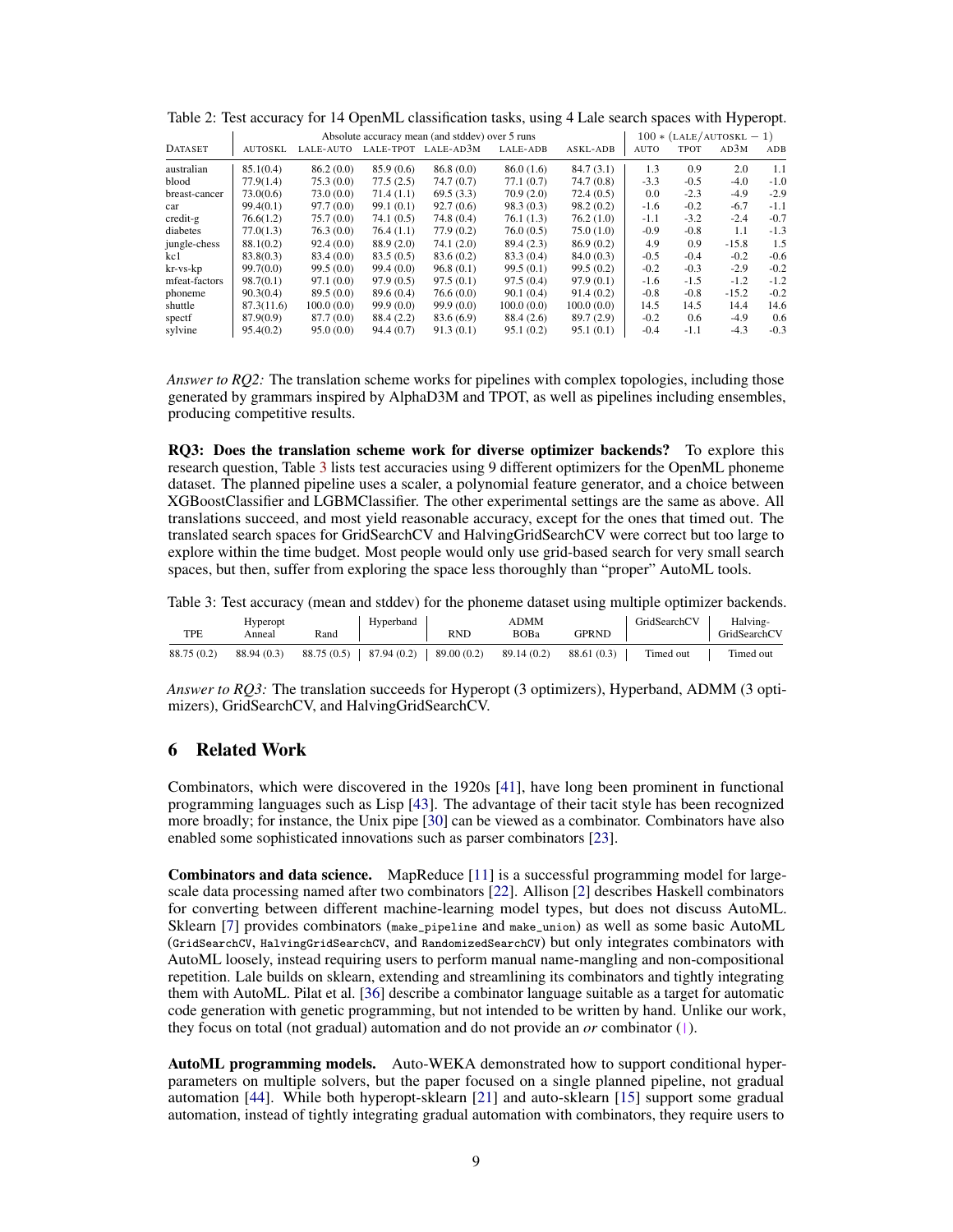drop to a bespoke lower-level API: Hyperopt for hyperopt-sklearn and SMAC's parameter configuration space format [\[42\]](#page-12-8) for auto-sklearn. We argue that JSON Schema [\[35\]](#page-12-6), being a language with a track record of wide-spread use by programmers who are not AutoML experts, is less low-level; e.g., it is the backbone of OpenAPI [\[32\]](#page-11-15). We also built a tool to extract schemas from sklearn docstrings [\[4\]](#page-10-10). In Optuna, users write imperative code that first samples values, then uses either if-statements for operator choice or passes values to constructors for hyperparameter tuning [\[1\]](#page-10-11). In contrast, combinators are more concise, more localized, and less surprising to sklearn users. OBOE [\[48\]](#page-12-13) proposes an alternative meta-learning approach from that of auto-sklearn; it requires an initial discrete set of models with hyperparameters to choose from, and Lale could potentially be used to specify this set of models. In PyGlove, users start from a manually written neural network which they then "hyperify" by replacing a component or hyperparameter with a "hyper value" [\[34\]](#page-12-14). Their notion of "hyper" is similar to our notion of "planned", but they do not use combinators, and they focus only on neural architecture search. AutoGluon-Tabular focuses on total automation and the paper does not discuss gradual automation [\[13\]](#page-10-12). In AutoGOAL, users specify a hierarchy of pre-defined "indicator" types, then the system tries out any pipeline of operators that gets from the input to the output [\[14\]](#page-10-13). AutoGOAL's API deviates from sklearn conventions, and while it uses the syntax of Python 3 types, it does not capture constraints, nor is it compatible with Python 3 type checkers.

# <span id="page-9-0"></span>7 Limitations and Societal Impacts

A limitation of the user study is that it used only 18 participants (9 for the sklearn treatment plus 9 different participants for Lale), and that all participants worked at IBM. Another potential limitation is that researcher bias may be present in the design of the user study tasks. We designed the tasks to showcase and validate aspects of the Lale programming model which may potentially bias tasks in favor of Lale. We attempt to mitigate this by only selecting participants who are experienced in sklearn and by only allowing Lale newcomers to participate in the Lale version of the study.

One limitation of the translation scheme is that it is not guaranteed to handle all JSON Schema features; in fact, we encountered and fixed some limitations early during development. Fortunately, there were no new limitations recently, and there is theoretical work that could be used to tackle them if they arise [\[3\]](#page-10-14). A limitation of schema-based constraints is that they currently do not capture interdependence between operators. We mitigate that by providing not just hyperparameter schemas but also dataset schemas, which enable us to check whether data flowing from one operator to another in a pipeline is compatible [\[17\]](#page-11-6). A limitation of the programming model is that, while it achieves a high level of sklearn compatibility, Python code that explicitly reflects over dynamic types can still expose differences. We mitigate this by testing that Lale interoperates well with a broad set of sklearn features including metrics, cross-validation, operators, etc.

One potential societal impact is that enabling automation of searching machine learning pipelines may encourage computationally-heavy approaches to data science tasks and raise  $CO<sub>2</sub>$  emissions. On the other hand, we hope gradual automation will encourage data scientists to use their domain knowledge to more selectively and efficiently automate their machine learning work. In future work, we are planning to adopt caching techniques  $[24, 47]$  $[24, 47]$  $[24, 47]$  to further reduce  $CO<sub>2</sub>$  emissions.

## 8 Conclusion

This paper presents combinators for gradual AutoML, along with a novel translation scheme from combinators to existing optimizers. We have implemented our combinators in an open-source library called Lale, while ensuring they interoperate smoothly with the sklearn ecosystem. Besides being open-source, Lale is also actively used in a commercial AutoML product, highlighting the real-world value of the underlying concepts. Our ultimate goal is to make AutoML as accessible as manual ML by offering a gradual combination of both.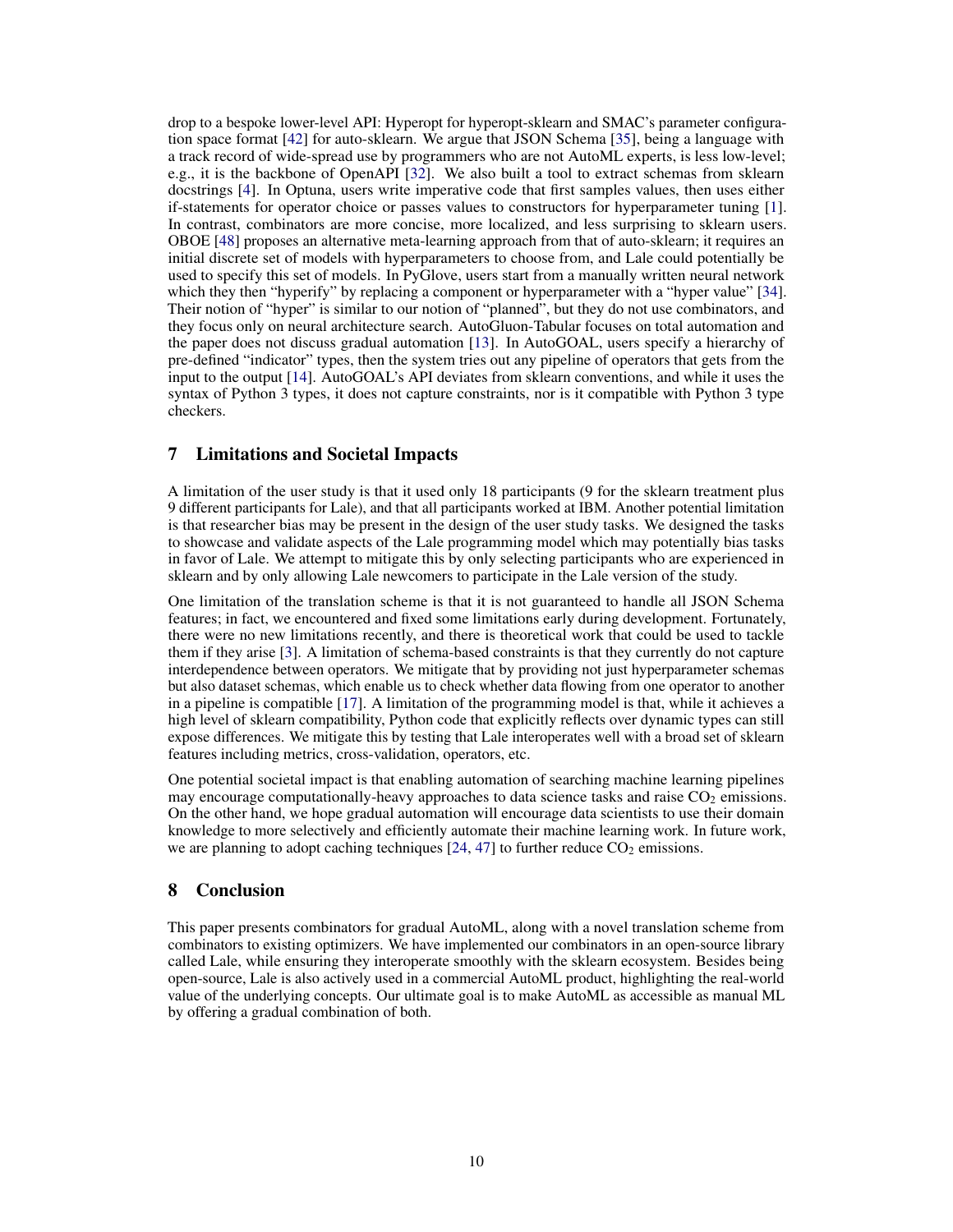#### References

- <span id="page-10-11"></span>[1] Takuya Akiba, Shotaro Sano, Toshihiko Yanase, Takeru Ohta, and Masanori Koyama. Optuna: A next-generation hyperparameter optimization framework. In *Conference on Knowledge Discovery and Data Mining (KDD) – Applied Data Science Track*, pages 2623–2631, 2019.
- <span id="page-10-9"></span>[2] Lloyd Allison. Models for machine learning and data mining in functional programming. *Journal on Functional Programming (JFP)*, 15(1):15–32, January 2005.
- <span id="page-10-14"></span>[3] Mohamed-Amine Baazizi, Dario Colazzo, Giorgio Ghelli, Carlo Sartiani, and Stefanie Scherzinger. Not elimination and witness generation for JSON Schema. In *Conférence sur la Gestion de Données (BDA)*, October 2020.
- <span id="page-10-10"></span>[4] Guillaume Baudart, Peter Kirchner, Martin Hirzel, and Kiran Kate. Mining documentation to extract hyperparameter schemas. In *ICML Workshop on Automated Machine Learning (AutoML@ICML)*, 2020.
- <span id="page-10-6"></span>[5] James Bergstra, Rémi Bardenet, Yoshua Bengio, and Balázs Kégl. Algorithms for hyperparameter optimization. In *Conference on Neural Information Processing Systems (NIPS)*, pages 2546–2554, 2011.
- <span id="page-10-2"></span>[6] James Bergstra, Brent Komer, Chris Eliasmith, Dan Yamins, and David D. Cox. Hyperopt: a Python library for model selection and hyperparameter optimization. *Computational Science & Discovery*, 8(1), 2015.
- <span id="page-10-1"></span>[7] Lars Buitinck, Gilles Louppe, Mathieu Blondel, Fabian Pedregosa, Andreas Mueller, Olivier Grisel, Vlad Niculae, Peter Prettenhofer, Alexandre Gramfort, Jaques Grobler, Robert Layton, Jake VanderPlas, Arnaud Joly, Brian Holt, and Gaël Varoquaux. API design for machine learning software: Experiences from the scikit-learn project, 2013. [https://arxiv.org/abs/1309.0238.](https://arxiv.org/abs/1309.0238)
- <span id="page-10-7"></span>[8] Arunima Chaudhary, Alayt Issak, Kiran Kate, Yannis Katsis, Abel N. Valente, Dakuo Wang, Alexandre V. Evfimievski, Sairam Gurajada, Ban Kawas, A. Cristiano I. Malossi, Lucian Popa, Tejaswini Pedapati, Horst Samulowitz, Martin Wistuba, and Yunyao Li. AutoText: An endto-end AutoAI framework for text. In *Demonstration at Conference on Artificial Intelligence (AAAI-Demos)*, pages 16001–16003, 2021.
- <span id="page-10-8"></span>[9] John W. Creswell. *Research design: Qualitative, quantitative, and mixed methods approaches*. SAGE publications, 4th edition, 2013.
- <span id="page-10-4"></span>[10] Alex G. C. de Sá, Walter José G. S. Pinto, Luiz Otavio V. B. Oliveira, and Gisele L. Pappa. RECIPE: A grammar-based framework for automatically evolving classification pipelines. In *European Conference on Genetic Programming (EuroGP)*, pages 246–261, 2017.
- <span id="page-10-0"></span>[11] Jeffrey Dean and Sanjay Ghemawat. MapReduce: Simplified data processing on large clusters. In *Symposium on Operating Systems Design and Implementation (OSDI)*, pages 137–150, 2004.
- <span id="page-10-5"></span>[12] Iddo Drori, Yamuna Krishnamurthy, Raoni Lourenco, Remi Rampin, Kyunghyun Cho, Claudio Silva, and Juliana Freire. Automatic machine learning by pipeline synthesis using model-based reinforcement learning and a grammar. In *ICML Workshop on Automatic Machine Learning (AutoML@ICML)*, 2019.
- <span id="page-10-12"></span>[13] Nick Erickson, Jonas Mueller, Alexander Shirkov, Hang Zhangh, Pedro Larroy, Mu Li, and Alexander Smola. AutoGluon-Tabular: Robust and accurate AutoML for structured data. In *ICML Workshop on Automated Machine Learning (AutoML@ICML)*, 2020.
- <span id="page-10-13"></span>[14] Suilan Estevez-Velarde, Alejandro Piad-Morffis, Yoan Gutiérrez, Andrés Montoyo, Rafael Munoz, and Yudivian Almeida-Cruz. Solving heterogeneous automl problems with AutoGOAL. In *ICML Workshop on Automated Machine Learning (AutoML@ICML)*, 2020.
- <span id="page-10-3"></span>[15] Matthias Feurer, Aaron Klein, Katharina Eggensperger, Jost Springenberg, Manuel Blum, and Frank Hutter. Efficient and robust automated machine learning. In *Conference on Neural Information Processing Systems (NIPS)*, pages 2962–2970, 2015.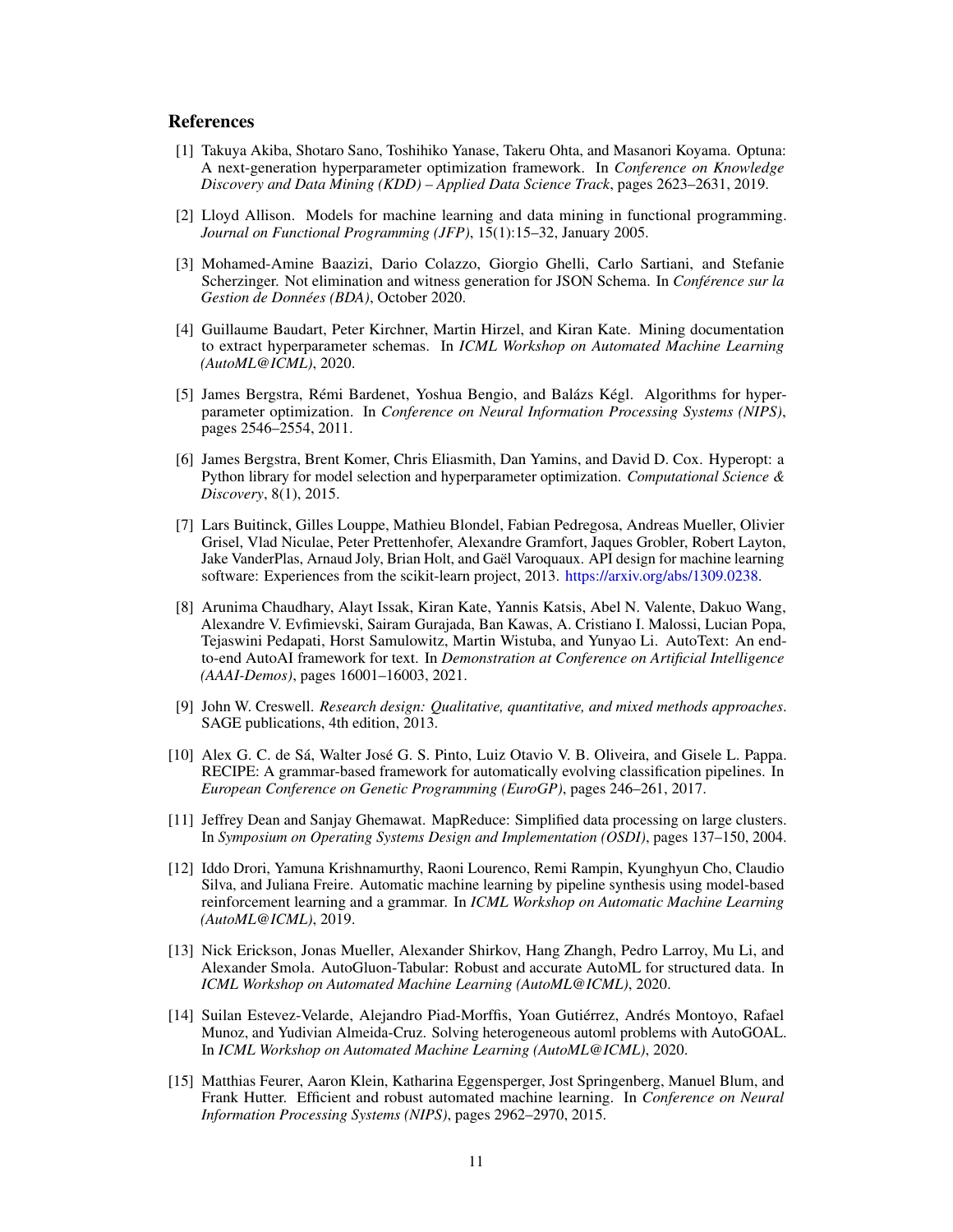- <span id="page-11-11"></span>[16] Pieter Gijsbers, Erin LeDell, Janek Thomas, Sebastien Poirier, Bernd Bischl, and Joaquin Vanschoren. An open source AutoML benchmark. In *ICML Workshop on Automatic Machine Learning (AutoML@ICML)*, 2019.
- <span id="page-11-6"></span>[17] Andrew Habib, Avraham Shinnar, Martin Hirzel, and Michael Pradel. Finding data compatibility bugs with JSON subschema checking. In *International Symposium on Software Testing and Analysis (ISSTA)*, pages 620–632, 2021.
- <span id="page-11-4"></span>[18] Mark Hall, Eibe Frank, Geoffrey Holmes, Bernhard Pfahringer, Peter Reutemann, and Ian H. Witten. The WEKA data mining software: An update. *SIGKDD Explorations Newsletter*, 11(1):10–18, November 2009.
- <span id="page-11-3"></span>[19] Martin Hirzel, Kiran Kate, and Parikshit Ram. Engineering fair machine learning pipelines. In *ICLR Workshop on Responsible AI (RAI@ICLR)*, 2021.
- <span id="page-11-8"></span>[20] Michael Katz, Parikshit Ram, Shirin Sohrabi, and Octavian Udrea. Exploring context-free languages via planning: The case for automating machine learning. In *International Conference on Automated Planning and Scheduling (ICAPS)*, pages 403–411, 2020.
- <span id="page-11-14"></span>[21] Brent Komer, James Bergstra, and Chris Eliasmith. Hyperopt-sklearn: Automatic hyperparameter configuration for scikit-learn. In *Python in Science Conference (SciPy)*, pages 32–37, 2014.
- <span id="page-11-0"></span>[22] Ralf Lämmel. Google's MapReduce programming model — revisited. *Science of Computer Programming*, 70(1):1–30, 2007.
- <span id="page-11-13"></span>[23] Daan Leijen and Erik Meijer. Parsec: Direct style monadic parser combinators for the real world. Technical Report UU-CS-2001-27, Universiteit Utrecht, 2002.
- <span id="page-11-16"></span>[24] Liam Li, Evan Sparks, Kevin Jamieson, and Ameet Talwalkar. Exploiting reuse in pipelineaware hyperparameter tuning, 2019. [https://arxiv.org/abs/1903.05176.](https://arxiv.org/abs/1903.05176)
- <span id="page-11-2"></span>[25] Lisha Li, Kevin Jamieson, Giulia DeSalvo, Afshin Rostamizadeh, and Ameet Talwalkar. Hyperband: A novel bandit-based approach to hyperparameter optimization. *Journal of Machine Learning Research (JMLR)*, 18(185):1–52, 2018.
- <span id="page-11-1"></span>[26] Sijia Liu, Parikshit Ram, Deepak Vijaykeerthy, Djallel Bouneffouf, Gregory Bramble, Horst Samulowitz, Dakuo Wang, Andrew Conn, and Alexander G. Gray. An ADMM based framework for AutoML pipeline configuration. In *Conference on Artificial Intelligence (AAAI)*, pages 4892–4899, 2020.
- <span id="page-11-5"></span>[27] B.J. Mailloux, J.E.L. Peck, and C.H.A. Koster. *Report on the Algorithmic Language ALGOL 68*. Springer, 1969.
- <span id="page-11-9"></span>[28] Radu Marinescu, Akihiro Kishimoto, Parikshit Ram, Ambrish Rawat, Martin Wistuba, Paulito P. Palmes, and Adi Botea. Searching for machine learning pipelines using a context-free grammar. In *Conference on Artificial Intelligence (AAAI)*, pages 8902–8911, 2021.
- <span id="page-11-10"></span>[29] Georgios Mavroudeas, Guillaume Baudart, Alan Cha, Martin Hirzel, Jim A. Laredo, Malik Magdon-Ismail, Louis Mandel, and Erik Wittern. Learning GraphQL query cost. In *Conference on Automated Software Engineering (ASE) Industry Track*, 2021.
- <span id="page-11-12"></span>[30] M. Douglas McIlroy. A research UNIX reader: Annotated excerpts from the programmer's manual, 1971–1986. Technical report, Bell Labs, 1987. [https://www.cs.dartmouth.edu/~doug/](https://www.cs.dartmouth.edu/~doug/reader.pdf) [reader.pdf.](https://www.cs.dartmouth.edu/~doug/reader.pdf)
- <span id="page-11-7"></span>[31] Randal S. Olson, Ryan J. Urbanowicz, Peter C. Andrews, Nicole A. Lavender, La Creis Kidd, and Jason H. Moore. Automating biomedical data science through tree-based pipeline optimization. In *European Conference on the Applications of Evolutionary Computation (EvoApplications)*, pages 123–137, 2016.
- <span id="page-11-15"></span>[32] OpenAPI Initiative. OpenAPI specification (fka swagger restful api documentation specification), 2014. [https://github.com/OAI/OpenAPI-Specification/blob/master/versions/2.0.md.](https://github.com/OAI/OpenAPI-Specification/blob/master/versions/2.0.md)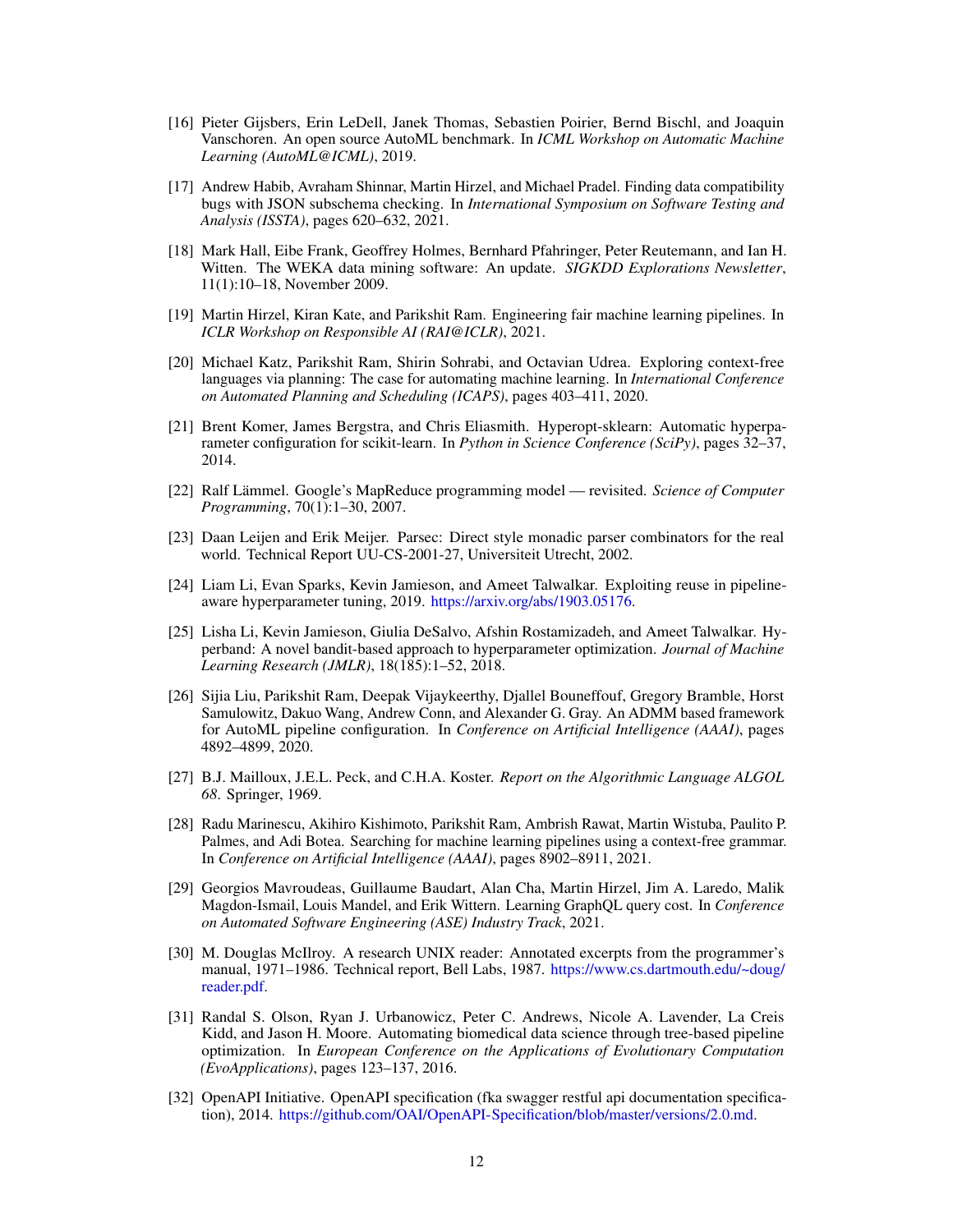- <span id="page-12-3"></span>[33] David L. Parnas, John E. Shore, and David Weiss. Abstract types defined as classes of variables. In *Conference on Data: Abstraction, Definition and Structure*, pages 149–154, 1976.
- <span id="page-12-14"></span>[34] Daiyi Peng, Xuanyi Dong, Esteban Real, Mingxing Tan, Yifeng Lu, Gabriel Bender, Hanxiao Liu, Adam Kraft, Chen Liang, and Quoc Le. PyGlove: Symbolic programming for automated machine learning. In *Advances in Neural Information Processing Systems (NeurIPS)*, 2020.
- <span id="page-12-6"></span>[35] Felipe Pezoa, Juan L. Reutter, Fernando Suarez, Martín Ugarte, and Domagoj Vrgoč. Foundations of JSON schema. In *International Conference on World Wide Web (WWW)*, pages 263–273, 2016.
- <span id="page-12-11"></span>[36] Martin Pilat, Tomas Kren, and Roman Neruda. Asynchronous evolution of data mining workflow schemes by strongly typed genetic programming. In *International Conference on Tools with Artificial Intelligence (ICTAI)*, pages 577–584, 2016.
- <span id="page-12-5"></span>[37] Ingkarat Rak-amnouykit, Daniel McCrevan, Ana Milanova, Martin Hirzel, and Julian Dolby. Python 3 types in the wild: A tale of two type systems. In *Dynamic Languages Symposium (DLS)*, pages 57–70, 2020.
- <span id="page-12-7"></span>[38] Ingkarat Rak-amnouykit, Ana Milanova, Guillaume Baudart, Martin Hirzel, and Julian Dolby. Extracting hyperparameter constraints from code. In *ICLR Workshop on Security and Safety in Machine Learning Systems (SecML@ICLR)*, 2021.
- <span id="page-12-9"></span>[39] Subhrajit Roy, Kiran Kate, and Martin Hirzel. A semi-supervised deep learning algorithm for abnormal EEG identification. In *Machine Learning for Health Workshop (ML4H@NeurIPS)*, 2019.
- <span id="page-12-2"></span>[40] Chirag Sahni, Kiran Kate, Avraham Shinnar, Hoang Thanh Lam, and Martin Hirzel. RASL: Relational algebra in scikit-learn pipelines. In *Workshop on Databases and AI (DBAI@NeurIPS)*, 2021.
- <span id="page-12-0"></span>[41] Moses Schönfinkel. Über die Bausteine der mathematischen Logik. *Mathematische Annalen*, 92(3):305–316, 1924.
- <span id="page-12-8"></span>[42] SMAC Parameter Configuration Space (PCS). [https://automl.github.io/SMAC3/master/options.](https://automl.github.io/SMAC3/master/options.html#parameter-configuration-space-pcs) [html#parameter-configuration-space-pcs.](https://automl.github.io/SMAC3/master/options.html#parameter-configuration-space-pcs)
- <span id="page-12-1"></span>[43] Guy L. Steele, Jr. *Common Lisp: The Language*. Digital Press, 2nd edition, 1990.
- <span id="page-12-12"></span>[44] Chris Thornton, Frank Hutter, Holger H. Hoos, and Kevin Leyton-Brown. Auto-WEKA: Combined selection and hyperparameter optimization of classification algorithms. In *Conference on Knowledge Discovery and Data Mining (KDD)*, pages 847–855, 2013.
- <span id="page-12-4"></span>[45] Guido van Rossum, Jukka Lehtosalo, and Lukasz Langa. PEP 484 – Type Hints, 2014. [https:](https://www.python.org/dev/peps/pep-0484/) [//www.python.org/dev/peps/pep-0484/.](https://www.python.org/dev/peps/pep-0484/)
- <span id="page-12-10"></span>[46] Joaquin Vanschoren, Jan N. van Rijn, Bernd Bischl, and Luis Torgo. OpenML: Networked science in machine learning. *SIGKDD Explorations Newsletter*, 15(2):49–60, June 2014.
- <span id="page-12-15"></span>[47] Doris Xin, Litian Ma, Jialin Liu, Stephen Macke, Shuchen Song, and Aditya Parameswaran. Helix: Accelerating human-in-the-loop machine learning. In *Conference on Very Large Data Bases (VLDB)*, pages 1958–1961, 2018.
- <span id="page-12-13"></span>[48] Chengrun Yang, Yuji Akimoto, Dae Won Kim, and Madeleine Udell. OBOE: Collaborative filtering for AutoML initialization. In *Conference on Knowledge Discovery and Data Mining (KDD)*, pages 1173–1183, 2019.